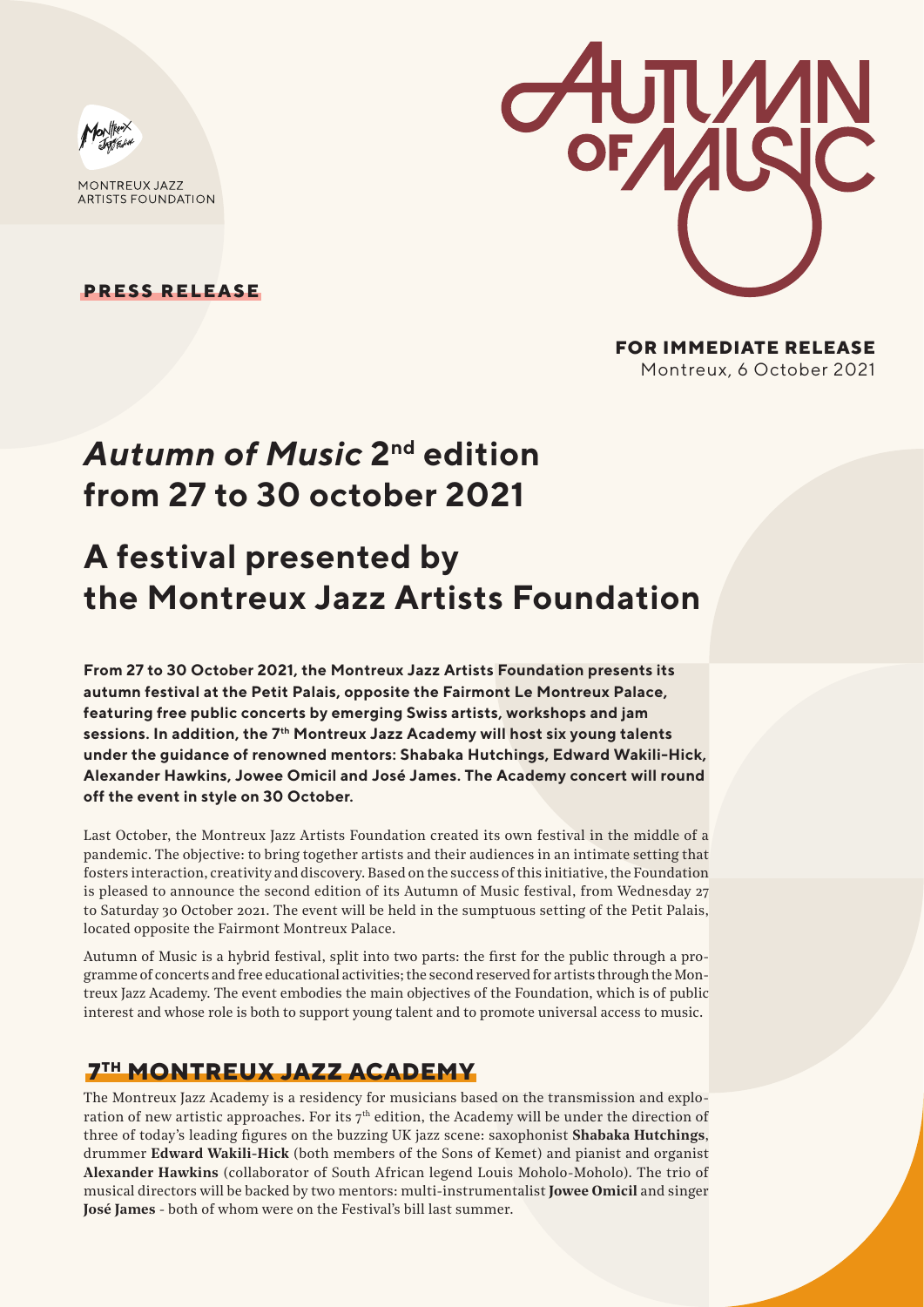These renowned artists will accompany six musicians selected by the Foundation. Among them are two laureates from the Montreux Jazz Talent Awards: **Matt Brown**, the 2019 winner with his duo Run Logan Run, and **Meskerem Mees**, who won the competition this year. Four young talents, active on the Swiss jazz scene complete the selection: **Fabian Mösch**, **Louise Knobil**, **Daniel McAlavey** and **Djamal Moumène**. Their programme will be intensive and thrilling, to say the least. Mornings will be devoted to practical workshops with music industry and media experts designed to help them manage their careers. In the afternoon, the young talents will work together on their own compositions, revisited for the closing concert.

#### **Closing concert: 30 October 2021**

The closing concerts of the Montreux Jazz Academy always have an element of the unexpected. Over the course of an evening, the six participants and their mentors exchange music in novel, ephemeral groups. The guiding theme being the original compositions of the young talents, revisited for the occasion with great scope left for improvisation.

### **SWISS RISING TALENT**

The *Swiss Rising Talent* concerts highlight six emerging artists. The selection reflects a multilingual, eclectic and talented Swiss scene. The concerts will take place from Wednesday to Friday, at 8 and 9:15 pm. In order of appearance: **Chelan**'s neo-soul groove, **Evita Koné**'s versatile rap, **ELÆNA**'s multifaceted jazz, **mischgewebe**'s dark, danceable electro, **Roxane**'s captivating pop, the **Woodgies**' folk harmonies.

During their day in Montreux, artists will be able to enjoy the creative buzz of the venue, take part in the Montreux Jazz Academy's hands-on workshops and leave with a professional video recording of their performance, which will be used for promotion and social networking.

### **WORKSHOPS, JAM SESSIONS & MUSIC LISTENING SESSIONS**

The stage of the Coupole will be animated each evening by a programme of workshops and jam sessions, reflecting the values of community, transmission and exchange that are dear to the Montreux Jazz Artists Foundation.

The **workshops** - scheduled between 6 and 7pm - will be an opportunity for the public to meet Academy mentors **Shabaka Hutchings**, **José James** and **Jowee Omicil**. They will talk about their background, their relationship with music and their creative process.

Between 7 and 8pm, there will be a unique opportunity to listen to the original recordings of the Montreux Jazz Festival concerts! The **Music Listening Sessions** will immerse the public in the music of four iconic concerts: **Nina Simone** in 1981, **Deep Purple** in 2011, **Leonard Cohen** in 1976 and **Gilberto Gil** in 1978. From the source to the loudspeakers, the concerts will be broadcast exclusively in analogue with the finest equipment, allowing the audience to immerse itself as closely as possible in the original performance. These audio sessions are organised in collaboration with the **Claude Nobs Foundation**, **EPFL** and **NAGRA** and each one will be narrated by a journalist.

Finally, the famous Montreux **jam sessions** will rock the stage of the Coupole every evening from 10 pm until midnight (Wed-Thurs) or 2 am (Fri-Sat) with a high-flying backing band and the participation of musicians from the Montreux Jazz Academy.